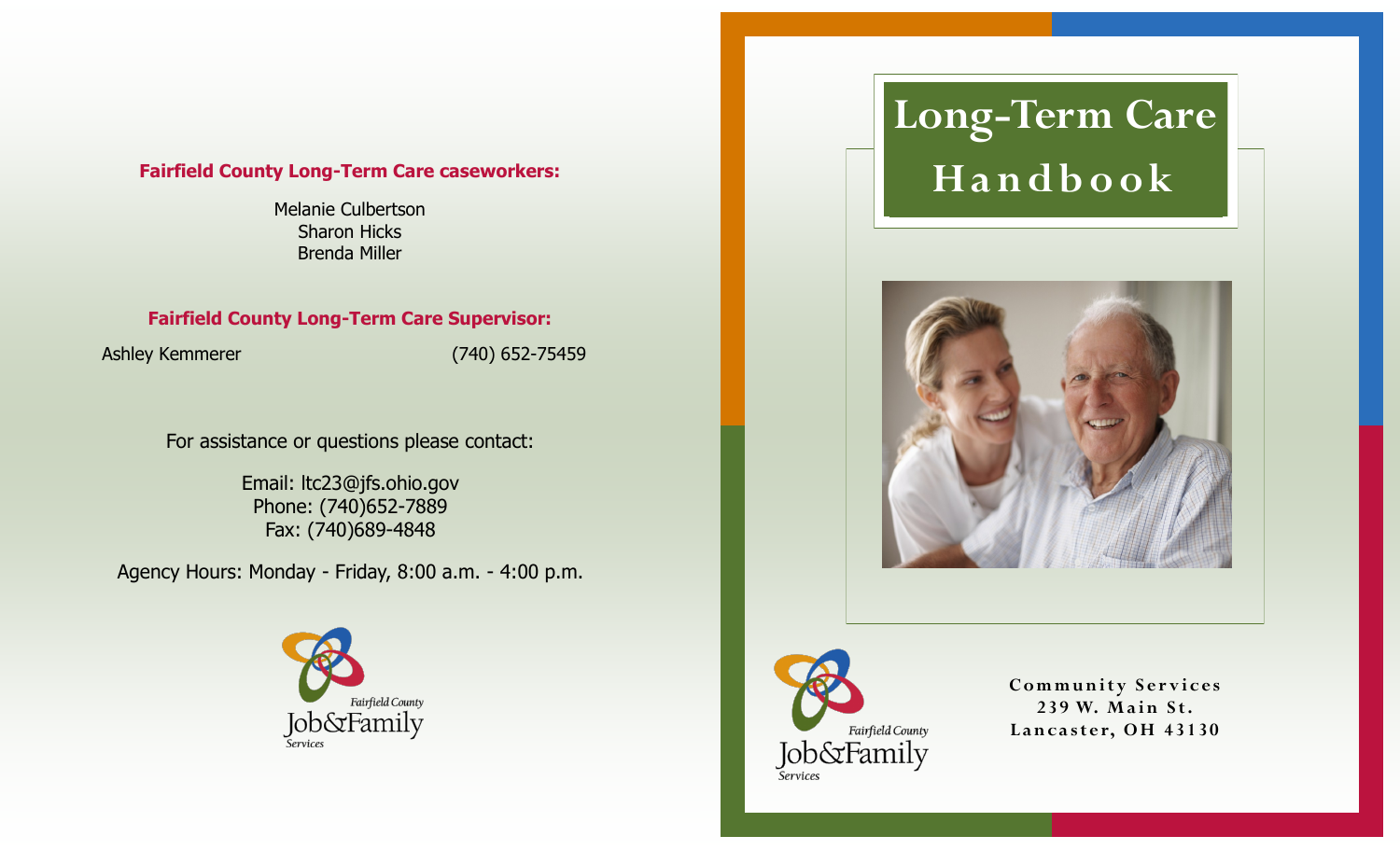# **Applying for Medicaid for Yourself or a Loved One**

Making the decision to apply for Medicaid for long term care or in-home care services can be a difficult one. The following information is designed to provide you with a higher comfort level through this stressful time. Applying for Medicaid can seem to be an intimidating task but at Fairfield County Job and Family Services, we are dedicated to making the application process as easy as possible. If you are interested in applying for Medicaid for yourself or a loved one an application can be obtained in the following ways:

- $\Rightarrow$  At Fairfield County Job and Family Services, located at 239 West Main Street in Lancaster, Ohio 43130, or you can call 740- 652-7889 and request an application to be mailed to you
- $\Rightarrow$  An application can be printed from our website: www.fcjfs.org
- $\Rightarrow$  An application can be submitted on-line: www.odjfsbenefits.ohio.gov

You can submit the application via:

- $\Rightarrow$  Fax the application to (740)689-4848
- $\Rightarrow$  E-mail the application to: lt[c23@jfs.ohio.gov](mailto:LTC23@jfs.ohio.gov)
- $\Rightarrow$  In person to Fairfield County Job and Family Services at the address listed above Monday - Friday from 8:00 a.m. - 4:00 p.m., or use the 24 hour drop box located at the front of the building



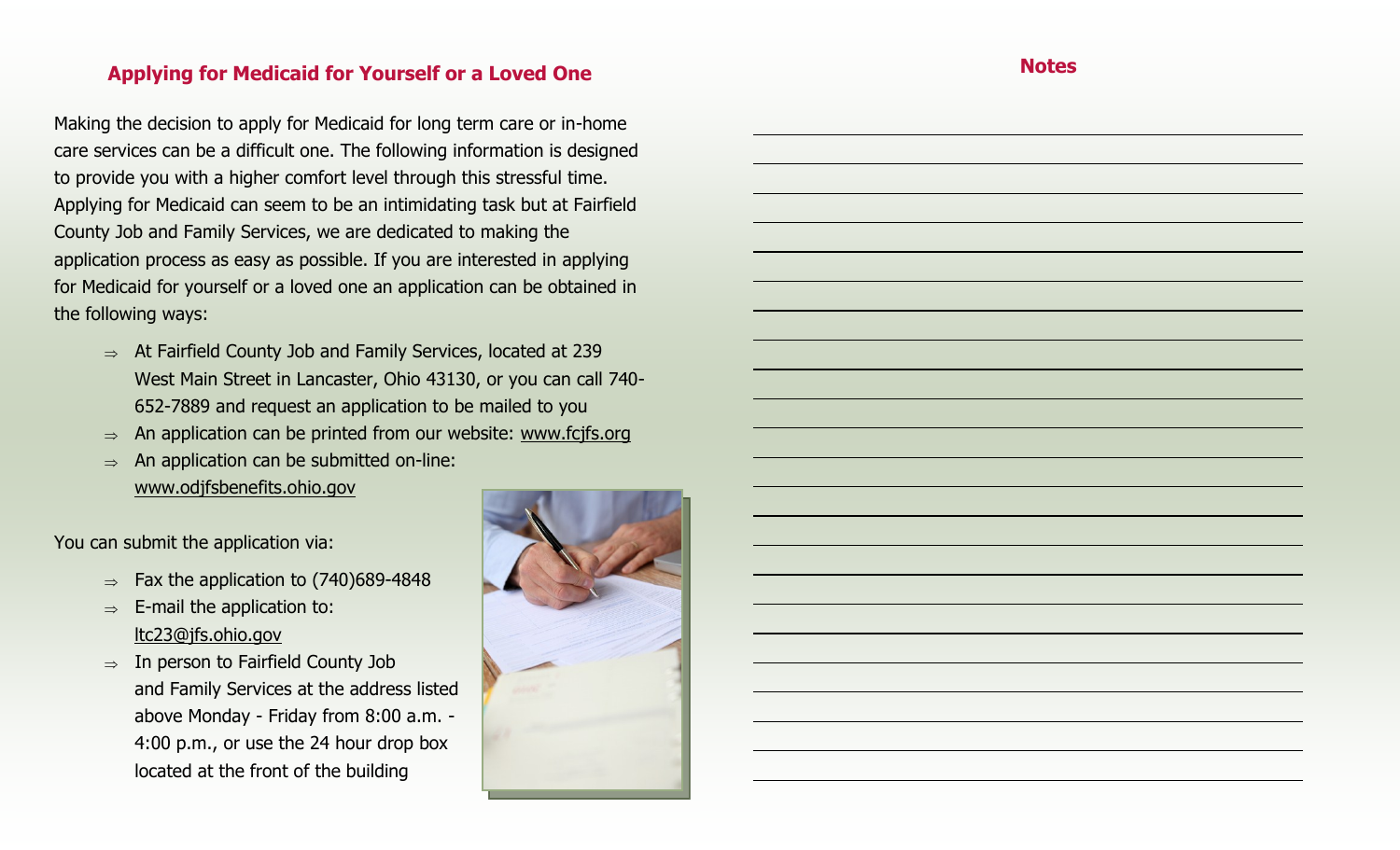# **Definitions, continued**

**Prorated patient liability:** The individual's financial responsibility toward cost of care when the individual is not in the institution for an entire month. The individual would be charged only for the number of days they are institutionalized.

**Resource assessment:** The process where the resources of both an institutionalized spouse and a community spouse are assessed to determine a couple's total countable resources existing at the beginning of the first continuous period of institutionalization.

# **Helpful Website Links**

- $\Rightarrow$  www.Medicaid.ohio.gov
- $\Rightarrow$  www.Medicare.gov
- $\Rightarrow$  www.COAAA.org



# **What to Expect During the Interview**

After the application is submitted, an appointment is scheduled to complete an interview to determine Medicaid eligibility. This interview can be completed face-to-face at the agency or via telephone. During the interview, you can expect to discuss Medicaid resource and income limits, Estate Recovery, payment to a long-term care facility (if applicable), and other potential assistance available. In addition, verifications may be needed to determine eligibility, which will also be discussed at the interview. Verifications can include, but are not limited to, the following:

- $\Rightarrow$  Bank account statements
- $\Rightarrow$  Life insurance documents
- $\Rightarrow$  Burial contracts
- $\Rightarrow$  Deeds to cemetery lots
- $\Rightarrow$  Statements for IRA's, annuities, CDs, Money Market accounts
- $\Rightarrow$  Trust documents
- $\Rightarrow$  Social Security award letters
- $\Rightarrow$  Pension statements showing gross and net income
- $\Rightarrow$  Pay stubs
- $\Rightarrow$  Health insurance cards and premiums
- $\Rightarrow$  Monthly mortgage or rent payments
- $\Rightarrow$  Utility bills
- $\Rightarrow$  Homeowner's insurance premiums
- $\Rightarrow$  Monthly medical expenses

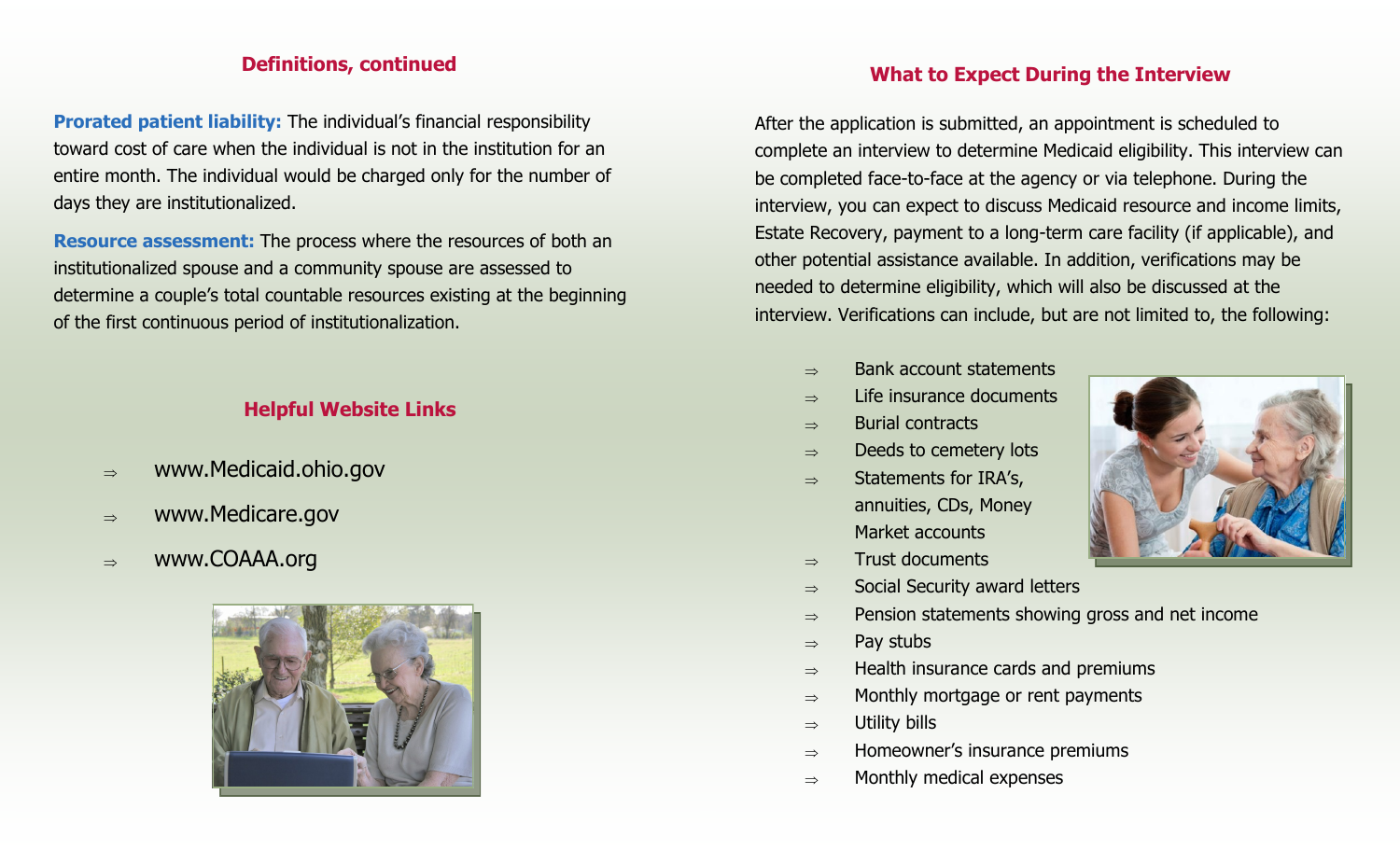## **What to Expect After the Interview**

There may be verifications still needed after the completion of your interview. If so, the caseworker will issue you a checklist of items needed. Applications will be approved or denied within 30 days, but we understand that sometimes it is difficult to obtain the information you need. Please contact Community Services if you are having difficulties so that extra time can be allotted. Once the verifications are received, the agency will have 10 days to process the documents. If a decision cannot be made because additional verifications are needed, a caseworker will follow up with you. If all documents needed are received, the application will either be approved or denied and you will be notified via mail.

## **Some Things to Remember**

- You have a right to a State Hearing for any decision made on the case.
- $\Diamond$  Many of the notices from the agency are computer generated and can be confusing. Please contact the agency at **(740)652-7889**, if you receive a notice you don't understand.
- $\lozenge$  Notify the agency of any changes within 10 days. For example: a change in health insurance providers or premiums, a change in address, a change in income, a receipt of a lump sum of money, the closing or opening of a bank account, etc.
- $\lozenge$  After 13 months in a Nursing Facility, a home must be listed for sale, unless there is a qualifying exemption.
- $\Diamond$  A review of eligibility will be completed once a year at which time you will be asked to re-verify income and resource information and provide verification of any changes not previously reported.
- $\circ$  In situations where a couple has had a resource assessment completed, you have 12 months to move any resources out of the institutionalized spouse's name to the community spouse.

We understand that Medicaid guidelines and rules may be confusing, so please do not hesitate to contact the agency with any questions, regardless of how big or small they may seem.

# **Definitions**

**Community Spouse:** A person who is not in a nursing facility AND is married to an institutionalized spouse. A community spouse may be separated and living apart from a spouse who is requesting long term care services. An individual is considered to be married until a divorce is final.

**Estate Recovery:** If you receive Medicaid after you turn 55 or while you are considered permanently institutionalized, after your death, Medicaid will seek to be repaid for the cost of the services provided to you. Medicaid will collect this debt from real or personal property (such as your home, bank accounts, trusts, wills, life insurance, retirement, stocks, and bonds).

**Improper transfer:** A transfer of a legal or equitable interest in a resource for less than fair market value for the purpose of qualifying for Medicaid, a greater amount of Medicaid, or for the purpose of avoiding the utilization of the resource to meet medical needs or other living expenses.

**Patient liability:** The individual's financial obligation for certain Medicaid programs.

**Personal Needs Allowance (PNA):** Amount of income that an institutionalized individual may keep for spending money. The current monthly amount is \$50.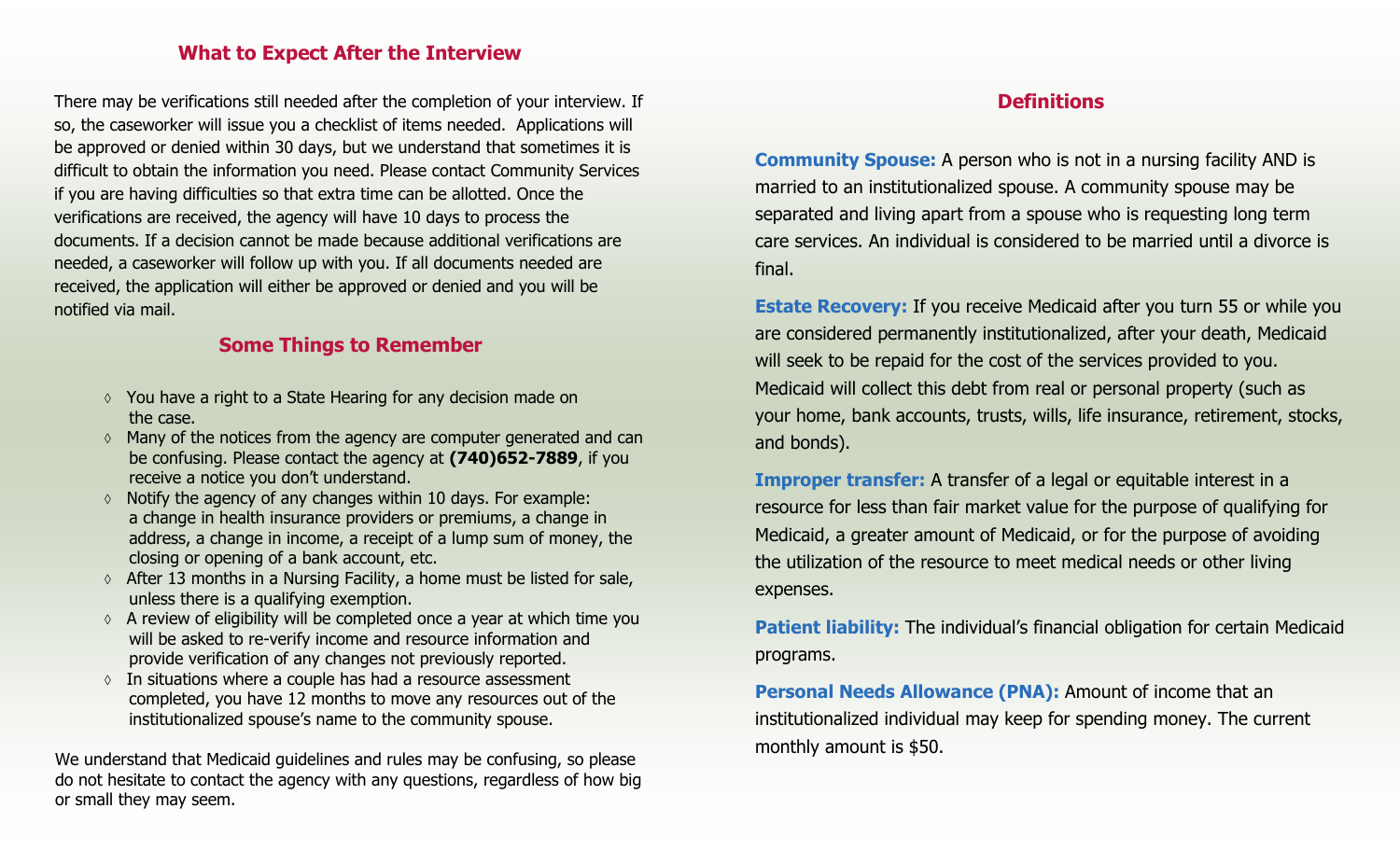# **Frequently Asked Questions, continued**

# **Q. Is it possible to transfer from one nursing facility to another?**

- **A.** Yes. You can transfer to any facility that accepts Medicaid and has an open bed within the state of Ohio.
- **Q. Does Medicaid have options other than admission to a nursing facility?**
	- **A.** Yes. Medicaid has programs, referred to as Waiver, which an individual can be enrolled in as an alternative to long-term care. If a Medicaid applicant is approved, Waiver programs can provide in-home care or assistance in paying for care at an assisted living facility.

# **Q. Can I still be eligible if I discharge from a nursing facility?**

**A.** Yes. In addition to Medicaid, you may be eligible for other assistance. Contact the county agency to see what assistance you may be able to receive.

## **Q. If my spouse ever received Medicaid and then passes away, will I lose everything?**

**A**. No. Estate Recovery does not take place until both spouses are deceased.



# **Frequently Asked Questions**

## **Q. Can I appoint someone to complete the application and interview on my behalf?**

**A.** Yes. This designated person would be named as your Authorized Representative. There is a section on the Medicaid application to designate a person as your Authorized Representative. The individual you designate as your Authorized Representative will need to have knowledge of your income and assets.

# **Q. How long does it take to get approved for Medicaid?**

**A.** Applications are approved or denied within 30 days after the completion of the initial appointment. However, an additional 30 days can be given for extenuating circumstances. If you have trouble gathering documents, contact the caseworker to see if additional time can be allowed.

## **Q. Will Medicaid take my monthly income?**

**A.** No. You will continue to receive your income in the same manner that you have always received it. If you have to pay the nursing facility, you will



write them a check every month for the amount determined by the Medicaid caseworker. You will be able to keep \$50 as a personal needs allowance. Additionally, if you are a veteran in receipt of VA Aid and Attendance, you will be able to keep an additional \$90 for your personal needs allowance.

## **Q. How is my patient liability calculated?**

**A**. We start by looking at your gross income and then deduct \$50 for your personal needs allowance. We will then deduct health insurance premiums that are being paid. Whatever portion of your income that remains is what will need to be paid to the nursing facility as the patient liability.